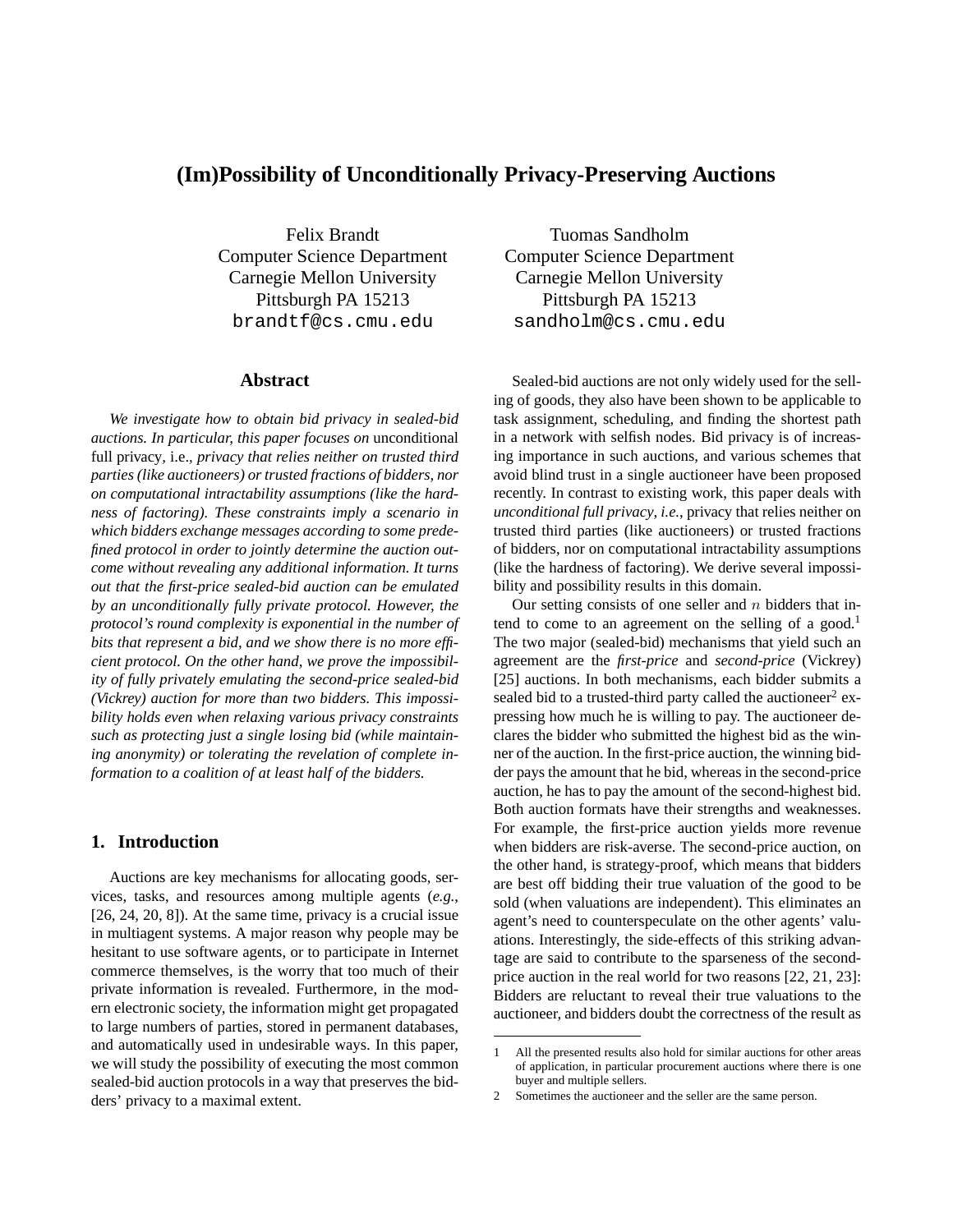they do not pay what they bid (unlike in the first-price auction). For example, the auctioneer might create a secondhighest bid slightly below the highest bid in order to increase his revenue. Both issues are based on a lack of trust in the auctioneer. For this reason, it would be desirable to somehow "force" the auctioneer to always select the right outcome (*correctness*) and "prohibit" the propagation of private bid information (*privacy*). Various schemes for satisfying these desiderata (for first-price as well as secondprice auctions) have been proposed in recent years (*e.g.*,  $[18, 15, 1, 7, 6]$ .<sup>3</sup> Virtually all of them rely on at least some of the following three assumptions.

- 1. A certain fraction of third parties (auctioneers) is trustworthy.
- 2. The adversary, *i.e.*, parties that intend to violate correctness and privacy, is limited to polynomiallybounded computational power.
- 3. One-way functions exist.

Regarding assumption (1): privacy is usually obtained by distributing the trust onto several auctioneers and using various forms of secure multiparty computation (MPC). However, a coalition of *all* auctioneers can always breach privacy. For this reason, we distribute the computation of the auction outcome on bidders themselves. We say that an auction is *fully private* [7] if it is distributed on bidders and privacy can only be breached by a coalition of *all* bidders.<sup>4</sup>

Assumptions (2) and (3) are based on computational intractability. When relying on intractability assumptions (*e.g.*, the hardness of factoring), it has been shown that MPC allows the computation of arbitrary functions so that no private input can be uncovered by a polynomially-bounded adversary [14]. Unfortunately, assumption (3) not only relies on the unproven assumption  $P \neq \mathcal{NP}$  but also on the widely unknown field of average-case complexity and further, more specific assumptions. Moreover, even when these conjectures are true, it may be possible to breach privacy in the future when sufficient computational power becomes available<sup>5</sup>, violating assumption (2). The results in this paper do *not* rely on intractability. This is called *unconditional privacy* (aka. *non-cryptographic* or *information-theoretic* privacy) as the adversary's computational power is unlimited. It is known that only a restricted class of functions can be fully privately computed in this model. $6$  Section 2

presents some known results about this class of functions. As is standard in unconditional MPC [4, 9], we assume a complete network of private channels between agents. However, somtimes, a given protocol can also be implemented by just providing a broadcast channel (see Theorem 3).

In order to simplify the presentation, we will focus on what are known as *passive* (aka. *honest-but-curious*) adversaries in the cryptographic literature, *i.e.*, we assume that participants follow the prescribed protocol. Active adversaries, on the other, hand may arbitrarily deviate from the protocol by sending manipulated messages. This assumption does not restrict the applicability of our results because there are standard cryptographic techniques (zeroknowledge arguments in our case) that force active adversaries to act according to a protocol (see *e.g.*, [13]). However, using these techniques will incur overhead. After all, *negative* results in the passive adversary model also hold in a model that allows active adversaries.

In a nutshell, this paper investigates the availability of distributed protocols that allow  $n$  bidders to jointly determine the outcome of first-price or second-price auctions by exchanging messages according to some predefined rules and without revealing unnecessary information. In the rest of this paper, this is called *emulation* of an auction.

The results on second-price auctions also hold for a generalization called uniform-price or  $(M + 1)$ st-price auction. In an  $(M + 1)$ st-price auction, the seller offers M identical items and each bidder desires to buy *one* of them. It has been proven that it is a strategy-proof mechanism to sell those items to the  $M$  highest bidders for the uniform price given by the  $(M + 1)$ st highest bid [25]. The Vickrey auction is just a special case of this mechanism for the selling of single goods  $(M = 1)$ .

In the case of ties, we deliberately leave the outcome undefined. As a consequence, the impossibility results of this paper hold regardless of what is done in case of a tie: picking the auction winner at random, using bidder priorities, or even revealing the identities of tied bidders.

The remainder of this paper is structured as follows. Section 2 presents some known theoretic results that we will leverage in our proofs. In Sections 3 and 4, we study the existence of fully private protocols that emulate first-price and second-price auctions, respectively. In both sections, we consider public outcome functions in which all bidders learn the auction outcome as well as private outcome functions in which only the winning bidder learns the outcome. In Section 5, we propose several relaxations of our strict privacy model and investigate the possibility of fully private auction protocols under these loosened restrictions. The paper concludes with an overview of obtained results and a brief outlook in Section 6.

<sup>3 [27]</sup> even deals with combinatorial auctions.

<sup>4</sup> In cryptographic terms, this is  $(n - 1)$ -privacy.

This does not require super-polynomial computational power. The security parameter used for a protocol might be too low considering future computational power. *E.g.*, 512-bit RSA keys were considered secure a while ago but are not secure anymore.

<sup>6</sup> When assuming that a majority of the agents is trustworthy (recall that this is not *full* privacy), *all* functions can be jointly computed in the unconditional model [4, 9].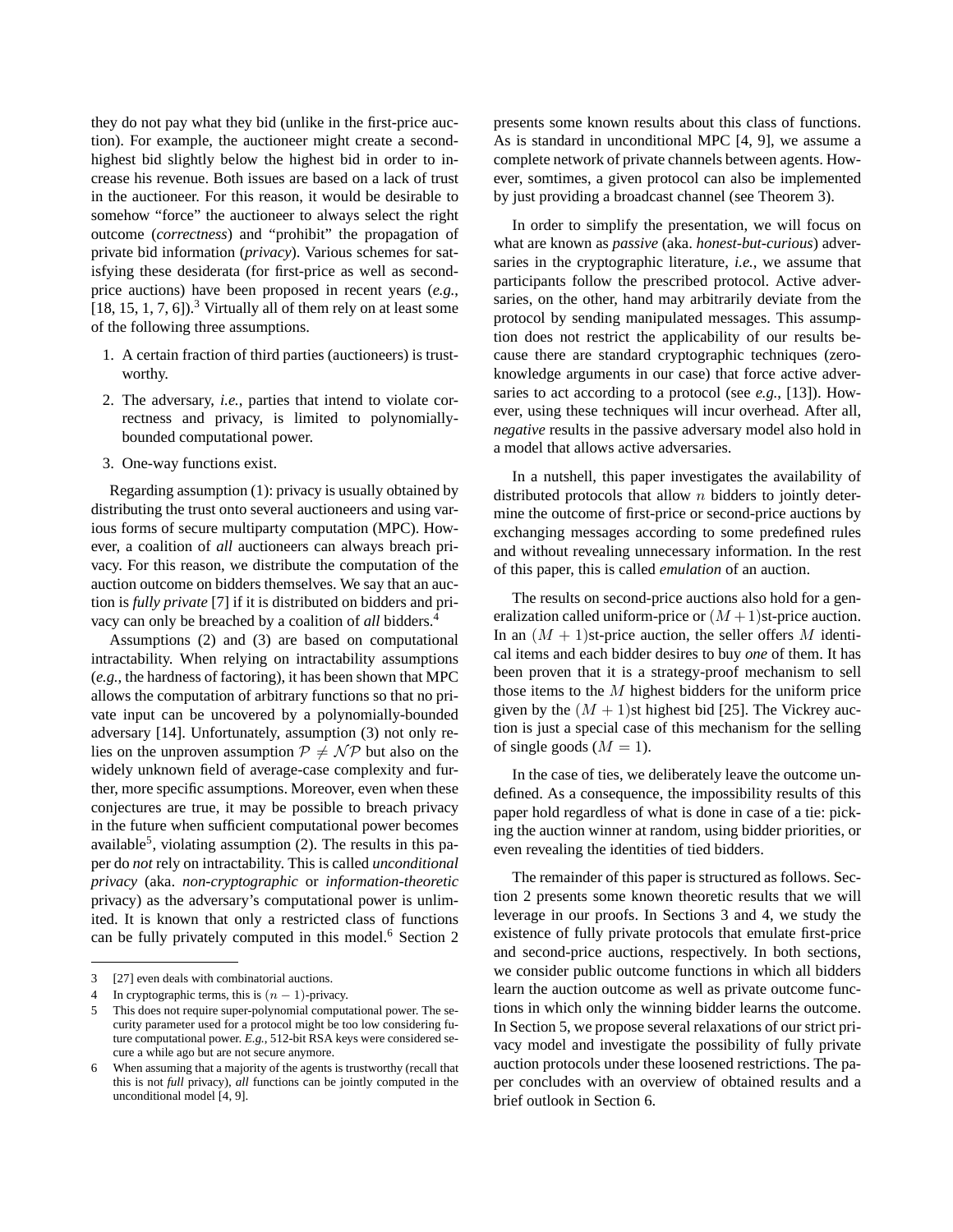# **2. Preliminaries**

In this section we review some key results which we will use as building blocks in our proofs. We say that function f is *privately computable* if it can be jointly computed by agents using a distributed, randomized protocol consisting of several rounds. In each round, each agent may send a message to any other agent. Each message an agent sends is a function of his input (*i.e.*, his bid), his independent random input, the messages he received so far, and the recipient. When the protocol is finished, all agents know the value of  $f$ . No subset of agents is capable of uncovering any information besides what can be inferred from the function outcome and the coalition's inputs.

A complete characterization of all privately computable *Boolean* functions has been given:

**Theorem 1** *[11] A* Boolean *function is privately computable if and only if it is of the form*  $f(x_1, x_2, \ldots, x_n) = B_1(x_1) \oplus B_2(x_2) \oplus \cdots \oplus B_n(x_n)$ *where*  $B_i(x_i)$  *are Boolean predicates and*  $\oplus$  *is the Boolean exclusive-or operator.*

Such a complete characterization for general (non-Boolean) functions is not yet known (except for only two agents [16]). However, there are necessary conditions for the private computability of a function.

**Lemma 1 (Corners Lemma)**  $[16]^7$  *Let*  $f : X \times Y \rightarrow Z$  *be a privately computable* 2-ary function. For every  $x_1, x_2 \in$ *X* and  $y_1, y_2 \in Y$ , if  $f(x_1, y_1) = f(x_1, y_2) = f(x_2, y_1) =$ *a, then*  $f(x_2, y_2) = a$ .

**Lemma 2 (Partition Lemma)** [11] Let  $f : X_1 \times X_2 \times$  $\cdots \times X_n \to Z$  *be a privately computable n-ary function. Then, for each*  $i \in \{1, 2, ..., n\}$  *the 2-ary func-* $\text{tion} \quad f_2(x_i, (x_1, x_2, \ldots, x_{i-1}, x_{i+1}, x_{i+2}, \ldots, x_n)) \quad \stackrel{\text{def}}{=}$  $\stackrel{def}{=}$  $f(x_1, x_2, \ldots, x_n)$  *is privately computable.*<sup>8</sup>

By combining Lemma 1 and Lemma 2, we can obtain a necessary condition for the possibility of privately computing an  $n$ -ary function. This can be used to prove that the outcome of an auction with n bidders is *not* privately computable (as in Theorems 2, 4, 5, and 6).

**Lemma 3** Let  $\vec{x}$  and  $\vec{y}$  be vectors of  $n - 1$  bids and x and y *single bids. It is* impossible *to fully privately emulate an auction if*  $(\vec{x}, x)$ *,*  $(\vec{x}, y)$ *, and*  $(\vec{y}, x)$  *all yield outcome* a *and*  $({\vec y}, y)$  yields not a. In this case,  ${\vec x}, {\vec y}, x, y$  are called an "em*bedded* OR*".*

Due to a lack of a more detailed characterization of  $n$ -ary privately computable functions, the only way to show that a function *is* privately computable is to give a concrete protocol that fulfills this task (as in Theorems 3 and 6). As first observed by Benaloh [5], there is a simple protocol to privately compute modular sums.

**Lemma 4** [5]  $f(x_1, x_2, ..., x_n) = \sum_{i=1}^n x_i \mod p$  *is privately computable.*

**Proof:** Each agent *i* chooses *n* random values  $x_{ij} \in \mathbb{Z}_p$ so that the modular sum  $\sum_{j=1}^{n} x_{ij} \mod p = x_i$ . He then sends each addend  $x_{ij}$  to agent j and keeps  $x_{ii}$ . After all agents have done this, each agent i publishes  $s_i$  =  $\sum_{j=1}^{n} x_{ji} \mod p$ , *i.e.*, the modular sum of his remaining  $x_{ii}$  and the  $n-1$  addends he received.  $f(x_1, x_2, \ldots, x_n) =$  $\sum_{i=1}^{n} s_i \mod p$  can be computed by each participant.  $\Box$ 

For example, this protocol could be used to allow a group of participants to privately compute their average salary without revealing any individual salary.

### **3. First-Price Auctions**

Every social-welfare-maximizing auction assigns the item for sale to the bidder who values it most (when bidders' valuations are positive and the seller's valuation is zero). In other words, the *arg max* function yields the auction winner. For the case of first-price auctions, the *max* function yields the selling price. In the following theorem, we prove that neither function can be computed fully privately.

**Theorem 2** *The* max *and* arg max *functions cannot be emulated by fully private protocols.*

**Proof:** Let  $f_{\max}(x_1, x_2, \ldots, x_n) = \max\{x_1, x_2, \ldots, x_n\}$ and  $\vec{x} = (2, 1, \dots, 1)$  $\sum_{n=2}$  $), \vec{y} = (1, 1, \ldots, 1)$  $\sum_{n=2}$ ),  $x = 2$ , and  $y = 1$ . Then  $f_{\text{max}}(\vec{x}, x) = f_{\text{max}}(\vec{x}, y) = f_{\text{max}}(\vec{y}, x) = 2$ . However,  $f_{\text{max}}(\vec{y}, y) = 1$ .

| max |  |  |
|-----|--|--|
|     |  |  |
|     |  |  |

It follows from Lemma 3 that  $f_{\text{max}}$  is *not* privately computable.

Let  $f_{\arg \max}(x_1, x_2, \dots, x_n) = \arg \max_{i=1}^n \{x_i\}$  be a function that yields the index of the greatest argument. Furthermore, let  $\vec{x} = (2, 1, \ldots, 1)$  $\sum_{n-2}$  $), \,\vec{y} = (4, 1, \ldots, 1)$  $\sum_{n-2}$  $), x =$ 

5, and  $y = 3$ . Then  $f_{\arg \max}(\vec{x}, x) = f_{\arg \max}(\vec{x}, y) =$  $f_{\text{arg max}}(\vec{y}, x) = n$ . However,  $f_{\text{arg max}}(\vec{y}, y) = 1$ .

<sup>7</sup> The Corners Lemma was also implicitly used in [11]. It was referred to as "Corners Lemma" for the first time in [10].

<sup>8</sup> This is a special case of the Partition Lemma as defined in [10] for  $t = n - 1$ .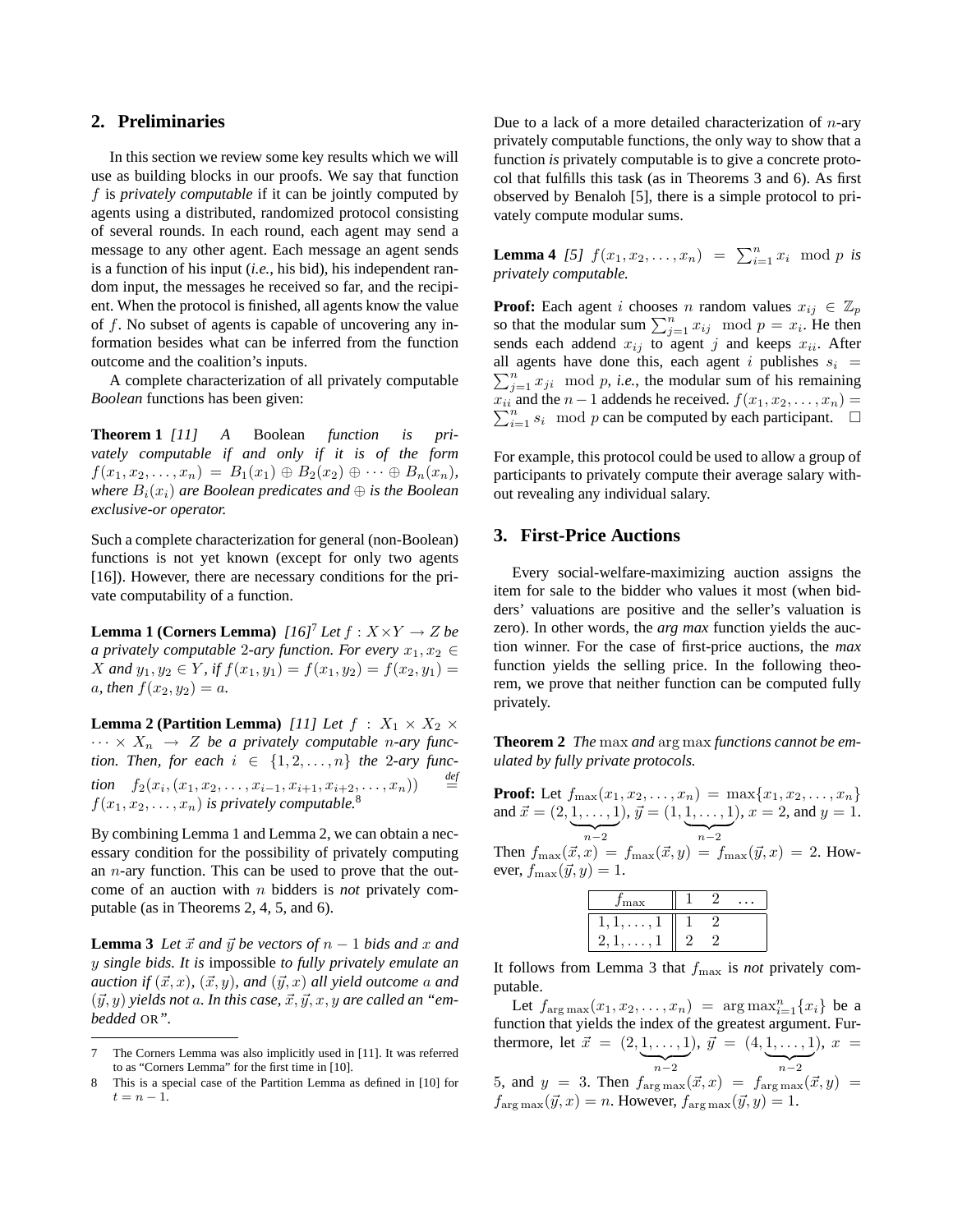| arg max<br>J |     |  |
|--------------|-----|--|
| .            | 77. |  |
|              | n   |  |

It follows from Lemma 3 that farg max is *not* privately computable.

Even though the winner and selling price functions cannot be computed separately, it turns out that it is possible to privately compute both at the same time. Let  $\vec{b} =$  $(b_1, b_2, \ldots, b_n)$  be the vector of submitted bids.

**Definition 1** *The first-price sealed-bid auction's public outcome is defined by the following function.*

$$
f^{1}(\vec{b}) = (\max(\vec{b}), \arg \max(\vec{b}))
$$

**Theorem 3** *The first-price sealed-bid auction can be emulated by a fully private protocol that requires*  $2^v - 1$  *rounds of interaction in the worst-case where* v *is the number of bits used to represent a bid. There is no more efficient private protocol for this task.*

**Proof:** When examining  $f<sup>1</sup>$  for just two bidders, it turns out that the Corners Lemma is not applicable (irrelevant of tie resolution). Bold numbers denote the winner's index.

|                |        |                  | 3      |        |        |  |
|----------------|--------|------------------|--------|--------|--------|--|
|                |        | $(2,\mathbf{2})$ | (3, 2) | (4, 2) | (5, 2) |  |
| $\overline{2}$ | (2, 1) |                  | (3, 2) | (4, 2) | (5, 2) |  |
| 3              | (3, 1) | (3, 1)           |        | (4, 2) | (5, 2) |  |
| 4              | (4, 1) | (4, 1)           | (4, 1) |        | (5, 2) |  |
| $\overline{5}$ | (5, 1) | (5, 1)           | (5, 1) | (5, 1) |        |  |
| $\ddot{\cdot}$ |        |                  |        |        |        |  |

It is important to note that the lack of an embedded OR is not sufficient to show that a function is privately computable (not even for only two agents). The Corners Lemma can only be used to prove that a function is *not* privately computable. However, Kushilevitz has given a complete characterization of privately computable functions for *two* agents [16] and it turns out that  $f^1(b_1, b_2)$  is indeed privately computable. Even more interestingly, we can show that  $f^1$  is privately computable for *any* number of agents which is beyond the capabilities of existing theory. Nevertheless, such a result can always be proven constructively by providing a specific protocol that privately computes the desired function. Consider the following protocol.

- 1.  $i = 2^v$
- 2. Each agent broadcasts either 1 or 0 depending on whether he is willing to pay price  $j$  or not.<sup>9</sup>

3. If all agents broadcasted 0, set  $j = j - 1$  and proceed to step 2. Otherwise,  $j$  is the selling price and the bidder(s) who submitted 1 wins the auction.

This protocol builds on the same principle as the Dutch (or descending) auction in which an auctioneer gradually (or continuously) lowers the selling price until a bidder expresses his willingness to buy (*e.g.*, [19]).

Even though the theoretic results in [16] cannot decide the private computability of general  $n$ -ary functions, they give a lower bound for the number of rounds needed to compute a given  $n$ -ary function (if it can be computed privately). In the interest of space, we do not go into the details of [16], but merely state that  $f^1$ 's so-called decomposition tree has depth  $2^v - 1$  when bids consist of v bits. This implies exponential round complexity (in fact,  $2^v - 1$  rounds) and thus the optimality of the proposed protocol.  $\Box$ 

As mentioned in Section 1, unconditionally private protocols require a complete network of private channels. An outstanding property of the proposed protocol is that the availability of a *broadcast channel* replaces the need for private channels as there is no interaction between bidders. In practice, it is usually much easier to establish a broadcast channel than private channels between agents. This can be seen by the popularity of real-world Dutch auctions in flower of fish markets. Also, in reality, the physical presence of bidders allows for very efficient synchronization via a common timer.

As a pleasant side effect, the availability of a secure broadcast channel<sup>10</sup> provides security against active adversaries, *i.e.*, privacy is guaranteed even in the presence of bidders that deviate from the protocol specification. Generally, security against active adversaries requires the extensive use of costly zero-knowledge proofs/arguments.

It might seem that the outcome function defined in Definition 1 reveals the minimal amount of information needed to perform the required transaction (*e.g.*, selling of a good). However, the notion of minimal revelation can be refined even further by moving to *asymmetric* information revelation. It is not necessary that losing bidders learn who won the auction and which price this agent has to pay. Since a protocol that is secure against active adversaries is *provably correct*, there is no need to publicly announce the outcome for reasons of transparency. On account of this, we will now consider the joint computation of *n* functions  $f_i^1(\vec{b})$  so that bidder  $i$  only learns the result of his private outcome function.

Different tie resolution policies can be implemented by prescribing the order of each agent's broadcast, *e.g.*, random order or priority order. In any case, a tie will result in some (tiny) amount of additional information to be revealed (if there are more than two bidders).

<sup>10</sup> Byzantine agreement [17] is not feasible in this context as it either requires intractability assumptions or the trustworthiness of two thirds of the agents.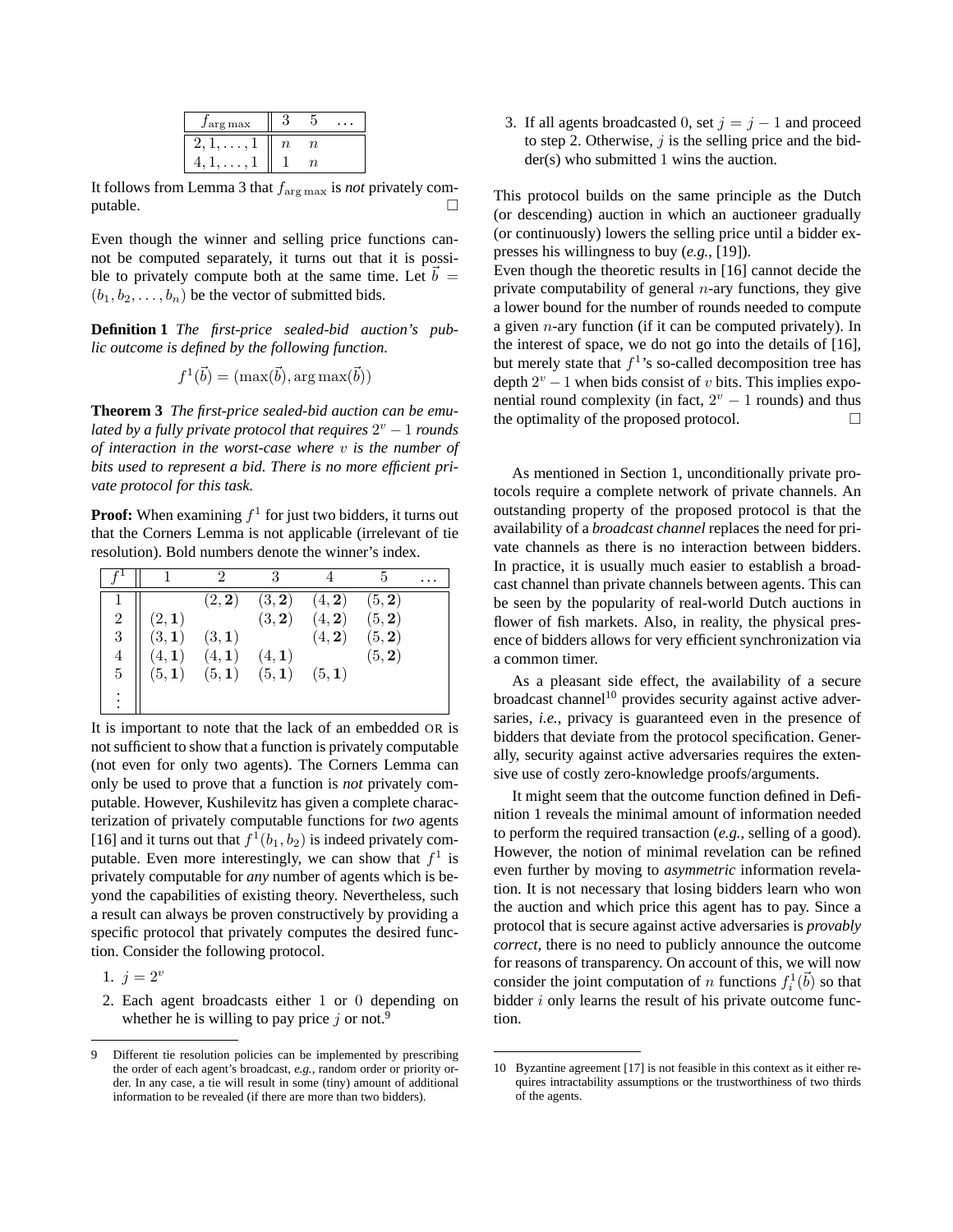**Definition 2** *The first-price sealed-bid auction's* private *outcome function is*

$$
f_i^1(\vec{b}) = \begin{cases} b_i & \text{if } i = \arg\max(\vec{b}) \\ 0 & \text{otherwise} \end{cases}
$$

*.*

In practice, it might be desirable to include the seller in the protocol and compute all  $f_i^1$  functions for him as well. This prevents a bidder from aborting the protocol if he is unsatisfied with the auction outcome, leaving the seller uninformed about that outcome.

**Theorem 4** *There is no fully private protocol that computes the* private *outcome*  $f_i^1(\vec{b})$  *of a first-price sealed bid auction.* 

**Proof:** With the notable exception of [3] which only addresses the two-party case, the theory on privately computable functions only deals with the case where *all* agents get to know the function value. The results in this setting cannot be directly transferred to a setting where only *one* agent learns the function value. However, the following lemma is sufficient to show the impossibility of private computation in the latter case.

**Lemma 5** If a function  $f(x_1, x_2, \ldots, x_n)$  cannot be pri*vately computed so that all agents learn the function value, it cannot be computed for a single agent (or any subset of agents).*

**Proof of Lemma 5:** Indirect proof. If function  $f$  can be computed so that a single agent learns the output, then it can also be computed so that all agents receive the function value by simple adding a protocol step in which the designated agent sends the output to all remaining agents.  $\Box$ 

Now, we continue the proof of Theorem 4. With the help of Lemma 5, we can prove the impossibility of computing  $f_i^1$  by using a chain of necessary conditions. It suffices to use Lemma 3 to show the impossibility of a private protocol for any n.

Let  $\vec{x} = (4, 1, \dots, 1)$  $\sum_{n-2}$  $), \vec{y} = (2, 1, \ldots, 1)$  $\sum_{n-2}$  $, x = 1,$  and  $y = 3,$ 

and consider the outcome function of bidder *i*:  $f_n^1(\vec{x}, x) =$  $f_n^1(\vec{x}, y) = f_n^1(\vec{y}, x) = 0$ . However,  $f_n^1(\vec{y}, y) = 3$ .

| $2, 1, \ldots, 1$    | $\left( \right)$ |  |
|----------------------|------------------|--|
| $\ldots, 1$<br>4, 1, | 0                |  |

It follows from Lemma 3 that  $f_i^1$  is *not* privately computable for any i. Lemma 5 implies that there is no protocol to compute  $f_i^1$  privately so that only bidder i learns the outcome.  $\Box$ 

# **4. Second-Price Auctions**

In this section, we investigate the existence of fully private protocols that emulate second-price sealed-bid (Vickrey) auctions.

**Definition 3** *The second-price sealed-bid (Vickrey) auction's public outcome is defined by the following function.*<sup>11</sup>

$$
f^2(\vec{b}) = (\max(\vec{b}_{-\arg\max(\vec{b})}), \arg\max(\vec{b}))
$$

**Proposition 1** *There is a fully private protocol that emulates the second-price sealed-bid auction* for two bidders*.*

**Proof:** When there are just two bidders, the Dutch auction style protocol proposed in the proof of Theorem 3 can be applied in reverse to find the *lowest* instead of the highest bid. This is equivalent to a two-bidder English (ascending) auction. Beginning at the lowest possible price, the price rises incrementally until one of the bidders is *not* willing to pay the given price. This does reveal the identity of the secondhighest bidder, but this information can always be inferred from the outcome if there are only two bidders.  $\Box$ 

Unlike the first-price auction, the second-price auction's outcome can *not* be computed fully privately if there are more than two bidders.

**Theorem 5** *There is no fully private protocol that emulates the second-price sealed-bid auction for more than two bidders.*

**Proof:** We construct a general counter-example for any  $n > 2$ . Let  $\vec{x} = (3, 2, 1, \dots, 1)$  $\sum_{n=3}$  $), \,\vec{y} = (3, 1, \ldots, 1)$  $\sum_{n-2}$  $), x = 2,$ and  $y = 1$ . Then  $f^2(\vec{x}, x) = f^2(\vec{x}, y) = f^2(\vec{y}, x) = (2, 1)$ (Bidder 1 wins the auction at price 2). However,  $f^2(\vec{y}, y) =$  $(1, 1)$  (Bidder 1 wins at price 1).

| $3, 1, 1, \ldots, 1$ | (1, 1) | [2,1] |  |
|----------------------|--------|-------|--|
| $3, 2, 1, \ldots, 1$ | (2, 1) | 2.1   |  |

It follows from Lemma 3 that  $f^2$  is *not* privately com $p$ utable.  $\Box$ 

The positive impact of such an impossibility result is that, in the future, no efforts need to be wasted in trying to find a protocol with the claimed properties. This effect is enhanced in Section 5.1 where it is shown that even the search for a Vickrey auction protocol that only hides *some* specific information is futile.

<sup>11</sup>  $\vec{b}_{-i}$  denotes vector  $\vec{b}$  with component i removed.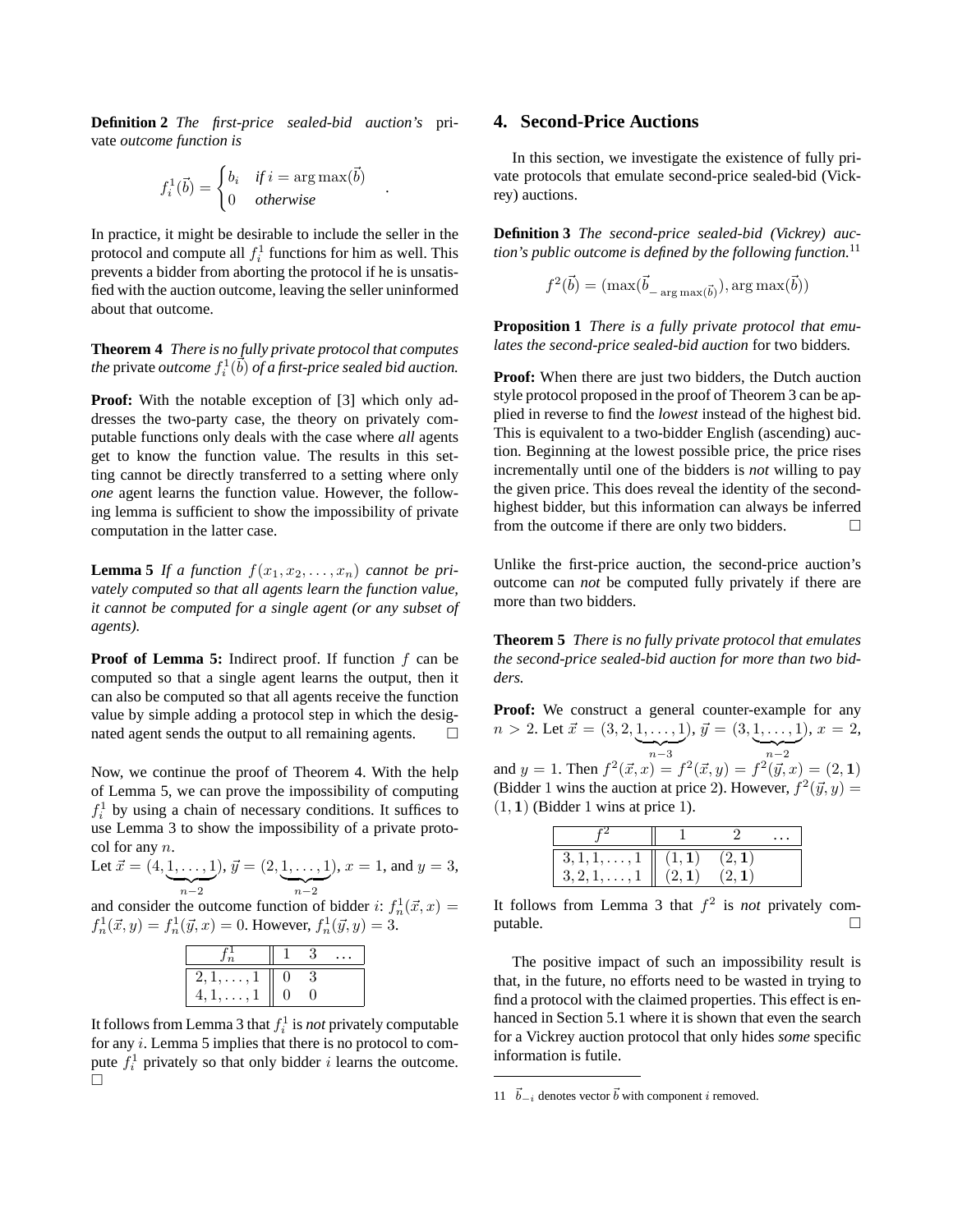Unfortunately, there is also no fully private second-price auction protocol in which only the winner learns the outcome, *i.e.*, the second-highest bid.

**Definition 4** *The second-price sealed-bid auction's* private *outcome function is*

*.*

$$
f_i^2(\vec{b}) = \begin{cases} \max(\vec{b}_{-i}) & \text{if } i = \arg \max(\vec{b}) \\ 0 & \text{otherwise} \end{cases}
$$

**Corollary 1** *There is no protocol that computes the* private *outcome of a second-price sealed bid auction.*

**Proof:** The counter-example given in the proof of Theorem 5 ( $\vec{x}$ ,  $\vec{y}$ ,  $x$ , and  $y$ ) also yields an embedded OR when considering  $f_1^2$ , the outcome function for bidder 1.  $\Box$ 

### **5. Security Model Relaxations**

The unconditional full privacy model considered in this paper is very strict. It is natural to ask for relaxations that may invalidate the impossibility of private second-price auctions. The following options come to mind.

- Allow partial revelation of bids, *e.g.*, the highest bid, by modifying the outcome function
- Allow coalitions of bidders to uncover information by relaxing full privacy
- Guarantee high probability of correctness instead of correctness for sure

In the following, we will investigate the private emulation of second-price auctions under these weakened assumptions.

#### **5.1. Partial Revelation**

The more information an outcome function reveals about the bids, the more likely it can be privately computed. In this section, we study whether the revelation of a limited amount of information enables the private computation of second-price auctions. One of the weakest privacy requirements is anonymity.

**Definition 5 (Anonymity)** *An auction protocol is* anonymous *if the outcome does not change when the bids of two losing bidders are exchanged.*

Even under this weak requirement, there is no second-price auction protocol that protects just a single losing bid.<sup>12</sup> On

the positive side, there is an anonymous protocol in which the highest bid remains private but all other bid amounts are revealed (but not who submitted which bid).

**Theorem 6** *A fully private protocol that anonymously emulates the second-price sealed-bid auction reveals information about* all *losing bids (in the worst case).*

**Proof:** By contradiction. In an anonymous auction, the bids can only be distinguished by their numerical order. Assume that the kth highest bid is not revealed  $(k > 2)$  because the second-highest bid has to be revealed in a Vickrey auction). Let  $b^{(i)}$  be the *i*th order statistic of  $\vec{b}$ , *i.e.*, the *i*th highest bid. Then  $g_k(\vec{b}) =$  $(b^{(1)}, b^{(2)}, \ldots, b^{(k-1)}, b^{(k+1)}, b^{(k+2)}, \ldots, b^{(n)}, \arg \max(\vec{b}))$ defines the modified second-price outcome function that only hides bid  $b^{(k)}$ . We will now apply Lemma 3 to this general case.

Let  $\vec{x} = (n, n-1, \ldots, n-k+2, n-k, n-k-1, \ldots, 1),$  $\vec{y} = (n, n-1, \ldots, n-k+3, n-k+1, n-k, \ldots, 1),$  $x = n - k + 2, y = n - k + 1.$  Then  $g_k(\vec{x}, x) = g_k(\vec{x}, y) = g_k(\vec{y}, x) = (\vec{x}, 1)$ . However,  $g_k(\vec{y}, y) = (\vec{y}, 1)$  which proves the impossibility of fully privately computing  $g_k$  according to Lemma 3. The following table shows an example for four bidders when only the third highest bid should be kept private  $(n = 4, k = 3).$ 

| $4, 2, 1$ $(4, 2, 1, 1)$              | (4,3,1,1) |  |
|---------------------------------------|-----------|--|
| 4, 3, 1 $(4, 3, 1, 1)$ $(4, 3, 1, 1)$ |           |  |

It remains to be shown that it is possible to privately compute function  $g(\vec{b}) = (b^{(2)}, \vec{b}^{(3)}, \dots, b^{(n)}, \arg \max(\vec{b}))$ which reveals the winner and all losing bid amounts (independently of bidders' identities). Interestingly, this task can be fulfilled by a protocol similar to an anonymized English (ascending) auction.

1. 
$$
j = 1
$$

- 2. Each agent *i* sets  $x_i =$  $\int 1$  if  $b_i \leq j$  $\frac{1}{1}$   $\frac{1}{10}$   $\frac{1}{2}$   $\frac{1}{2}$   $\frac{1}{2}$   $\frac{1}{2}$   $\frac{1}{2}$   $\frac{1}{2}$   $\frac{1}{2}$   $\frac{1}{2}$   $\frac{1}{2}$   $\frac{1}{2}$   $\frac{1}{2}$   $\frac{1}{2}$   $\frac{1}{2}$   $\frac{1}{2}$   $\frac{1}{2}$   $\frac{1}{2}$   $\frac{1}{2}$   $\frac{1}{2}$   $\frac{1}{2}$   $\frac{1}{2}$
- 3. Agents jointly compute  $s = \sum_{i=1}^{n} x_i \mod (n+1)$ according to the protocol defined in Lemma 4.
- 4. If  $s > 1$ , set  $j = j + 1$ , and proceed to step 2.
- 5. If  $b_i \geq j$ , agent i broadcasts his identity and wins the auction.

As mentioned in Section 1, there are standard cryptographic means to ensure that agents follow the protocol truthfully and do not manipulate, for example by wrongfully broadcasting their identity in step 5.  $\Box$ 

<sup>12</sup> Interestingly, revealing the identity of the second-highest bidder (in addition to the Vickrey auction outcome) does not help either. Since proving this fact requires a stronger tool (the undecomposability of matrices [16]) than the Corners Lemma, we omit the proof due to limited space.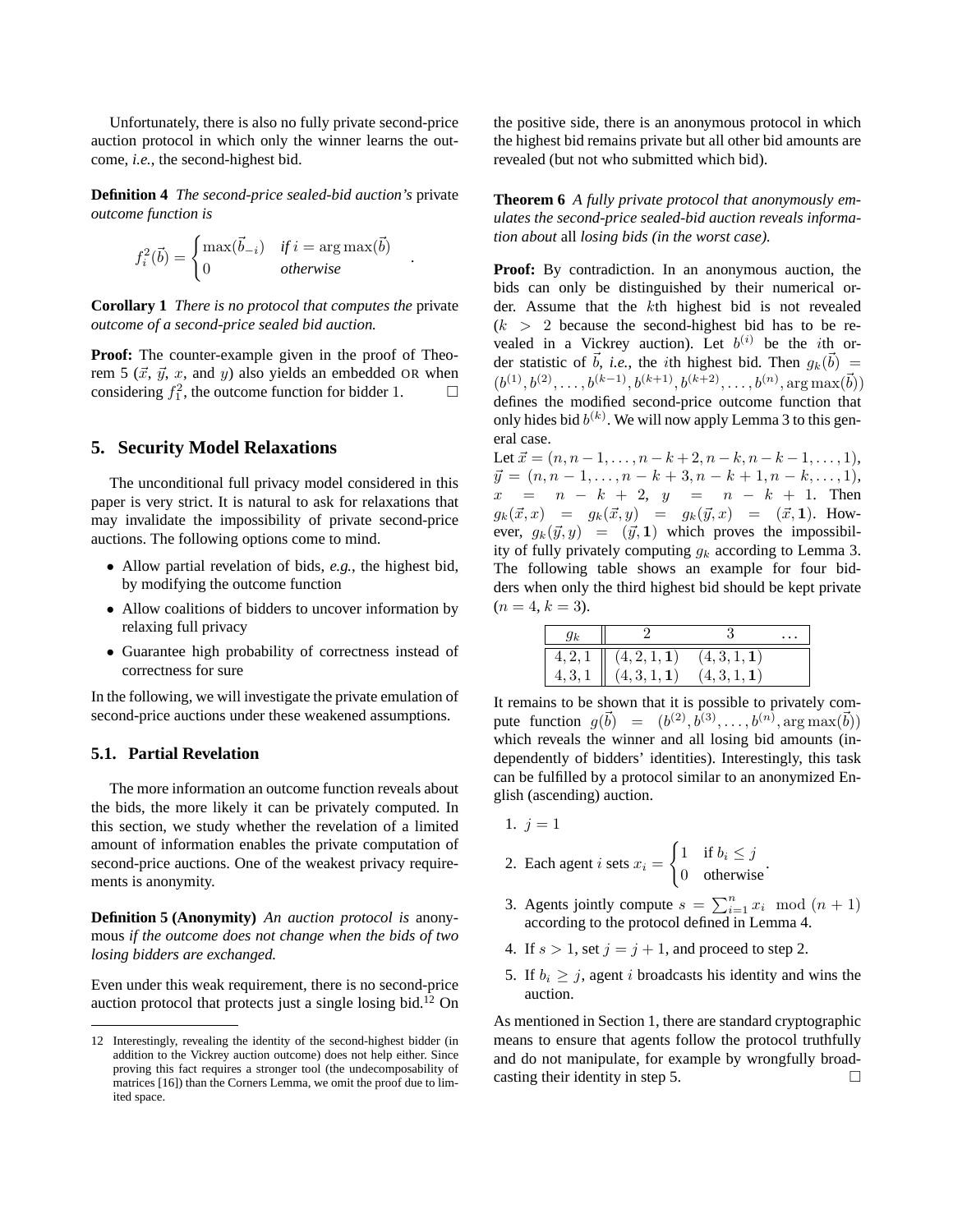#### **5.2. Uncovering by Coalitions**

So far, we required that no coalition consisting of less than  $n$  agents may be able to uncover private information (full privacy). In this section, we examine whether loosening this restriction will enable the private emulation of Vickrey auctions. It turns out that the argument used in the proof of Theorem 5 also works with a version of the Partition Lemma (Lemma 2) for a model in which complete information can be uncovered by coalitions including at least half of the bidders (in contrast to coalitions of  $n$  bidders as in full privacy). As mentioned in Section 1, assuming that a majority of participants is trustworthy allows the private computation of *any* function (including  $f^2$ ). As a consequence, the private computation of the Vickrey auction's outcome is only possible when assuming that coalitions consist of strictly less than  $\frac{n}{2}$  bidders. A higher threshold cannot be obtained.

#### **5.3. Correctness with High Probability**

In this section, we review whether allowing an error probability enables the private computation of the secondprice auction. It has been shown that allowing error probability  $\varepsilon$  (where  $\varepsilon < \frac{1}{2}$ ) does not enable the private computation of functions that cannot be computed with perfect correctness in (i) the Boolean *n*-party case [11] and (ii) the general 2-party case [16]. The auction setting we consider belongs to the general  $n$ -party case for which such a result is not known. However, it seems likely that the equivalence of error-free and mostly-correct private computation also holds for this setting.

### **6. Conclusions and Future Work**

Sealed-bid auctions are not only widely used for the selling of goods, they also have been shown to be applicable to task assignment, scheduling, and finding the shortest path in a network with selfish nodes. Bid privacy is of increasing importance in such auctions, and various schemes that avoid blind trust in a single auctioneer have been proposed recently. In contrast to existing work, this paper deals with *unconditional full privacy*, *i.e.*, privacy that relies neither on trusted third parties (like auctioneers) or trusted fractions of bidders, nor on computational intractability assumptions (like the hardness of factoring). We investigated the availability of distributed protocols that allow a group of bidders to jointly determine the outcome of first-price and secondprice auctions by exchanging messages according to some predefined rules and without revealing unnecessary information. We derived several impossibility and possibility results in this domain:

The first-price auction can be emulated by fully private protocols. However, such a protocol will always have exponential round complexity. When modifying the specification so that only the winning bidder learns the outcome, the first-price auction cannot be emulated fully privately.

There is a fully private protocol that emulates the secondprice auction for *two* bidders. However, the second-price auction cannot be emulated by a private protocol for more than two bidders even when

- just the auction winner learns the outcome,
- just protecting a single losing bid (but maintaining anonymity), or
- tolerating the revelation of complete information to a coalition of at least half of the bidders.

On the positive side, we proposed a fully private secondprice auction protocol that is anonymous and only hides the highest bid.<sup>13</sup>

Future work includes the investigation of unconditionally fully private auction protocols that only reveal partial information on each bid, *e.g.* "the lowest bid is greater than 10". Theorem 6 states that some information on *all* losing bids has to be revealed in the worst case. It seems worthwhile to minimize this amount of information for practical instances. So far, theoretic results on minimum revelation protocols are only known for two agents [2]. A related field of study is that of using an elicitor that incrementally asks questions from the bidders about their bids on an as-needed basis until the elicitor has enough information to determine the auction winner [6, 12]. This approach also provides partial unconditional privacy and it might be possible to transfer results from one setting to the other.

# **Acknowledgements**

This material is based upon work supported by the Deutsche Forschungsgemeinschaft under grant BR 2312/1- 1 and by the National Science Foundation under grants IIS-9800994, ITR IIS-0081246, and ITR IIS-0121678.

# **References**

- [1] M. Abe and K. Suzuki. M+1-st price auction using homomorphic encryption. In *Proceedings of the 5th International Conference on Public Key Cryptography (PKC)*, volume 2274 of *Lecture Notes in Computer Science (LNCS)*, pages 115–224. Springer, 2002.
- [2] R. Bar-Yehuda, B. Chor, and E. Kushilevitz. Privacy, additional information, and communication. In *Proceedings of*

<sup>13</sup> Much better results can be obtained in a setting that relies on computational intractability. We recently proposed a fully private 3-round Vickrey auction protocol in this setting [7].